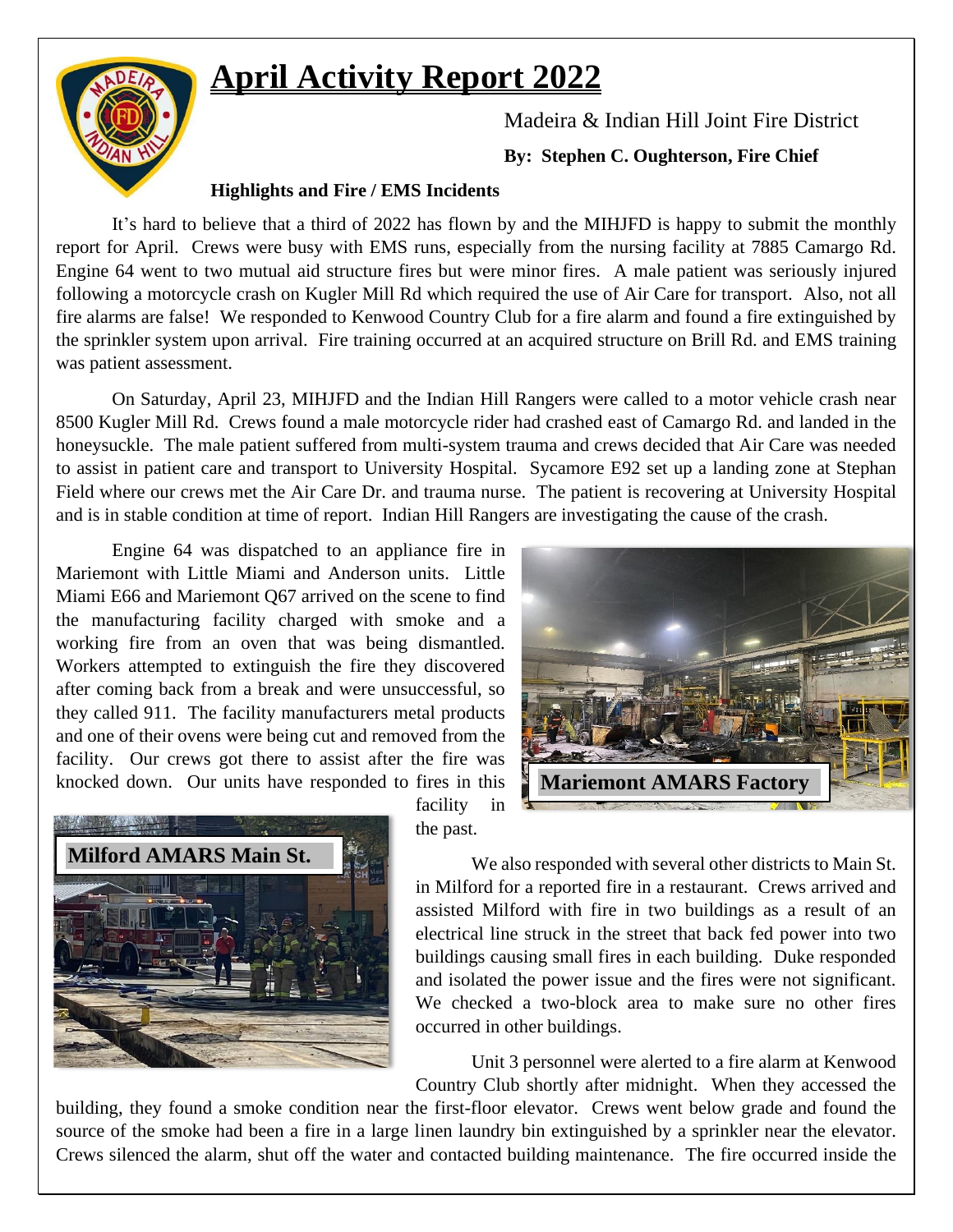bin which contained bags of dirty table linens and towels from the kitchen. We investigated the cause of the fire but were unable to identify the exact cause. No loss of business occurred, and we were happy to reinforce our efforts to maintain a fire alarm and suppression system, as this fire most likely could have been a large loss fire.

As reported last month, our medic unit was added to Norwood's first alarm due to the closing of the Little Miami Station 47 that began March 1. After further evaluation by Norwood Fire Chief, Tom McCabe, we have agreed to send the engine or quint from Station 65 instead of the medic unit.

Fire Prevention: As the weather breaks, we are once again approving tent permits for special events and inspecting the completion of work. Greenacres and Peterloon both had 180-day seasonal tent permits approved and inspected in April. Capt. Lynch was contacted by Cincinnati Country Day School to provide guidance for tornado shelter signage, locations for sheltering in place were identified and best practices for helping visitors locate shelter locations specifically within the Leonard Athletic Center. We assisted in three community events including the Indian Hill Easter Egg Hunt, the Indian Hill Foundation 5K and provided EMS coverage in cooperation with L.S.F.D. for the Rangers Hockey Tournament.

| 45 | <b>Commercial Fire Inspections</b> |
|----|------------------------------------|
| 1  | Adoption Inspection                |
| 4  | Tent Permit / Safety               |
| 1. | Underground Storage Tank           |
| 8  | Commercial Plan Reviews            |
| 2  | Car Seat Inspection / Install      |
|    |                                    |

- 2 Station Tours
- 1 CPR Checkoff



**Training:** We acquired permission to train in a residence scheduled for demolition on Brill Rd. The single-story dwelling will be available to us until the first week of May. Crews have been working on hose advancement, overhaul, search and even used the metal fence to perform "Man v. Machine" extrication training.

FF / Medic Joe Meyer spent the week in Hocking Hills to learn rope rescue techniques. The 4-day class focused on basic rope systems to include equipment selection, inspection and maintenance; knots; anchors; patient packaging; mechanical

advantage system; belay

techniques; lowering systems; rappelling; knot passing; litter rigging and tending; and pickoffs.

Capt. Linne participated in Safe-T (Size-up & Fire Extinguishment Tactics) training hosted by the Lockland Fire Department on April  $26<sup>th</sup>$ . The topics included fire science and modern fire dynamics, fire's impact on PPE and equipment; customer survivability and firefighter tenability; smoke characteristics and behavior; identifying and managing flow paths; extinguishment and water application techniques; and thermal imaging camera usage.

EMS training focused on patient assessment and was taught by a Cincinnati Firefighter / Paramedic who volunteered his time on all three-unit days. Even when asked to invoice the

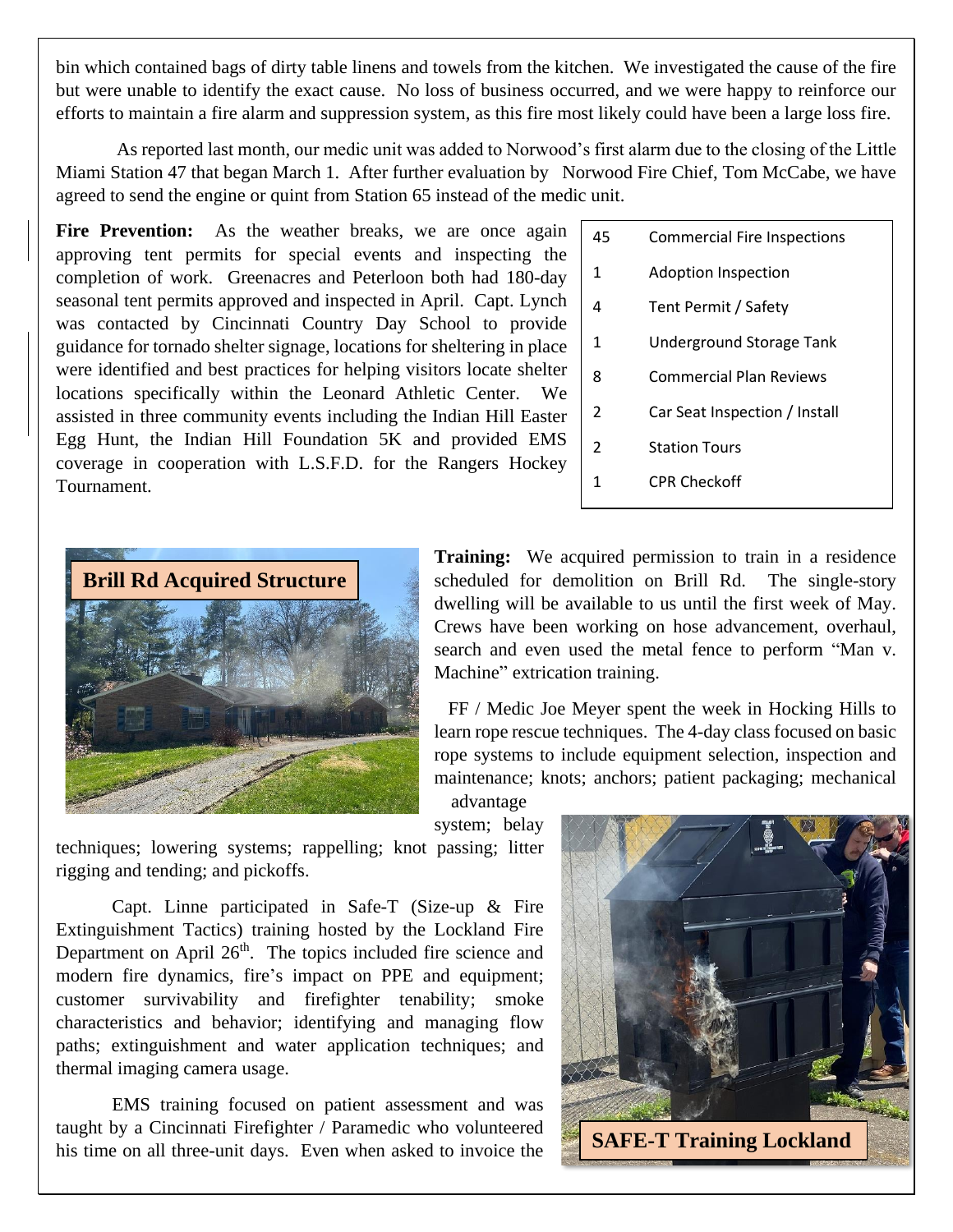JFD for training, he declined and stated that he enjoyed teaching and wanted to pass knowledge on to other professionals.

The first Swift Water Rescue training took place in April to include, Alex Stubbs, Alex Brahm and Lt. Stiens. The training focused on negotiating barriers in swift water called strainers. The training took place in Loveland. There was one call for service on the river in April, unfortunately, the run cards are not set up yet so only Miami Twp and L.S.F.D. were called to investigate a overturned kayak stuck on a strainer (rock). No persons were found near the kayak, it was most likely washed from shore.

## **Personnel:**

Our career hiring process continued in April. One candidate is in the process of background checks and we received the results from the Psychological Examination from Daum & Associates. We called the remaining three candidates (4,5, and 6) and scheduled interviews. Candidate 4 declined the interview; Candidate 5 interview took place on April 26<sup>th</sup> with Board of Trustee President Beth Wright and Chief Oughterson. Candidate 6 will have their interview in the first week of May. We had hoped to complete the process prior to the May Board of Trustees Meeting, but that doesn't appear to be a reality.

One of our members has had medical issues and had surgery in April to correct the problem so they can return to work. The Personnel Committee, members and officers of Madeira Indian Hill Professional Firefighters Local 2236 and the Chief have all worked to make sure that this person has enough time to recover and get back to fulfill their passion to serve the community. At time of report, the person is healing well and, on the road, to get back to work soon. Many members have worked shifts or donated time so that this person has a paycheck each week.

Insurance coverage for our employees was evaluated earlier in the year with assistance from our insurance broker, Strategic Benefits, and we decided to stay with Anthem. The benefits will remain the same and we were relatively fortunate to record on a 4.5% increase in premiums for the members.

**Budget:** Financial documents for the JFD for April are still being processed by the district clerk at time of publication. I have reviewed our budget documents for March and we are just over 1% under budget. Our payroll company was purchased by ADP so our clerk has been busy changing over to new payroll procedures. Our plan is to evaluate the products from ADP and decided to stay or go after that period. The audit process is well under way and the report from the Ohio Auditor of State, Keith Faber, is expected on or about July 31, 2022.

**Station Maintenance:** Crews are beginning yard maintenance by weeding, mowing and clearing mulch beds in preparation for spring. Madeira crews are continuing to organize the mezzanine at Station 65 and have made significant progress. Wake plumbing was contracted to repair a leak near the backflow device. Backflow testing occurred at that station and the device failed due to a leak just prior to the valve.

**Projects:** We continue to work on several projects regarding apparatus and personnel deployment:

**Leadership Academy:** We currently have two Captains who are set to graduate from the Leadership Academy next month. Their project for this session was to reimagine our mission, vision, values and philosophy. Captains Linne and Scheuerman sent questionnaires to stakeholders, compiled results and have a draft for our new organizational statements. Their goal was to capture stakeholder expectations of a great fire department and to provide statements to our employees that would be memorable, short, concise and provide motivation for all of the activities we perform on a daily basis. The following are the final drafts that will be evaluated by our stakeholders prior to adoption by the JFD: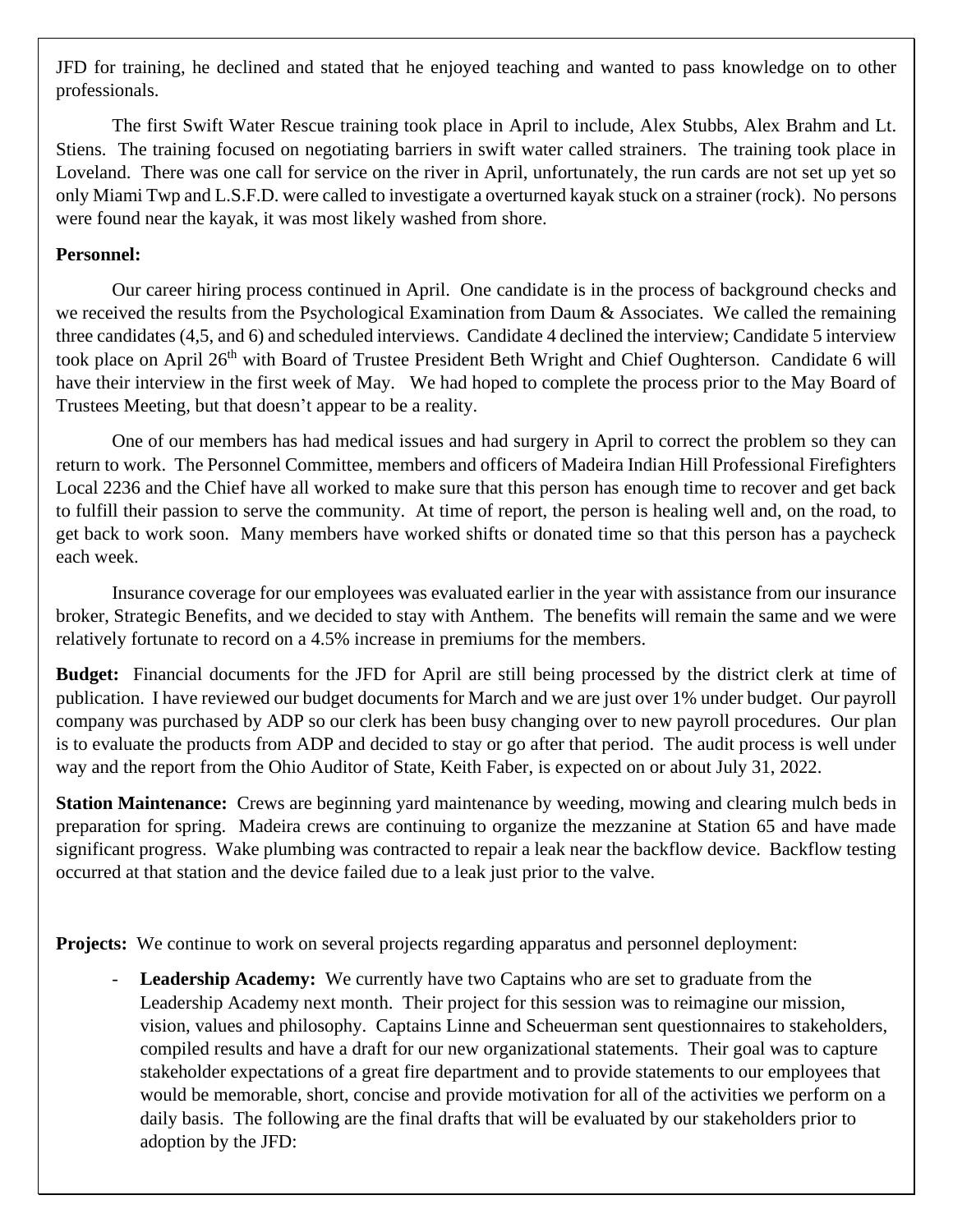- o **Our Mission:** *To deliver a highly trained team focused on prioritizing life and safety*
- o **Our Vision:** *To constantly improve and innovate fire and life safety services through education, preparation and prevention*
- o **Our Values:** *Compassion, Trust, Service, Discipline, Quick Response*
- o **Our Philosophy:** *To improve the quality of life*
- **Hydrants:** Spring hydrant maintenance began during the last part of the month. Crews will by out in the district to perform inspection, lubrication and vegetation control for every hydrant in the district. Lt. Sean McCarthy manages our hydrant maintenance program and the deadline to complete the project has been set for June 30.
- **STC Working Group:** The fire chief has been elected to the Hamilton County Fire Chief's Association and is working toward improving Incident Command in our area of eastern Hamilton County as well as the rest of the county. There are other chiefs interested in improving IC and have initiated the STC Working Group (Strategy / Tactics / Command). Our goal is to create meaningful policies and training programs to improve incident command and accountability and to do so with 100% involvement from all of the Hamilton County Fire Departments. We have initial drafts for Accountability, Fireground Operations and Air Management Guidelines. We have also introduced a shared command worksheet, shown below, that will be used by all incident commanders in the county. This is one step toward working on the "same sheet of music" as we have 44 fire departments in the county without shared operational guidelines.

|                                                                           | Incident Address         |                                                                     |     |               |                                                                              |                                                    |                  |            | Madeira & Indian Hill JFD Command Worksheet                    |                                                 |     |                            |
|---------------------------------------------------------------------------|--------------------------|---------------------------------------------------------------------|-----|---------------|------------------------------------------------------------------------------|----------------------------------------------------|------------------|------------|----------------------------------------------------------------|-------------------------------------------------|-----|----------------------------|
|                                                                           |                          | <b>Elapsed Time</b>                                                 |     |               |                                                                              | <b>Additional Alarms</b>                           |                  |            | Strategy                                                       |                                                 |     |                            |
|                                                                           |                          | $20 - 40 - 60 - 80 - 100 - 120 - 140$                               |     |               |                                                                              | 2nd 3rd 4th 5th                                    |                  |            | <b>Offensive</b>                                               | <b>Defensive</b>                                |     |                            |
| Occupancy Type:                                                           | Height: 1 2 3 4 5        | Building/Area Description: S M L M<br>RES MULTI-FAM COMM STRIP MALL |     | Location:     | <b>Problem Description:</b><br>Defensive Fire Conditions                     | Nothing Showing Light Smoke Working Fire           |                  |            | <b>VICTIMS REPORTED</b><br>Location:<br>Location:              |                                                 |     |                            |
|                                                                           |                          |                                                                     |     |               |                                                                              | <b>COMMAND POSITIONS &amp; TACTICAL PRIORITIES</b> |                  |            |                                                                |                                                 |     |                            |
| 360                                                                       |                          | <b>WATER SUPPLY</b>                                                 |     | <b>SECTOR</b> |                                                                              | <b>SECTOR</b>                                      |                  |            | <b>DIVISION</b>                                                | <b>DIVISION</b>                                 |     |                            |
| <b>BASEMENT INFO</b><br><b>ATTACK</b><br><b>BACK-UP</b><br><b>ON-DECK</b> | o<br>o<br>$\blacksquare$ | <b>PRIMARY</b><br>$\Box$<br>SECONDARY O<br>SUPPORT FDC              |     |               | <b>PRI. SEARCH O</b><br>SEC. SEARCH<br><b>CYANO KIT(S) <math>\Box</math></b> | <b>VENT</b><br>OVERHAUL O<br>SALVAGE               | $\Box$<br>$\Box$ | <b>EMS</b> | <b>REHAB</b><br><b>POST-FIRE AIR</b><br>n<br><b>MONITORING</b> | $\Box$ UTILITIES<br>$\Box$ DUKE<br>Investigator |     | $\Box$<br>$\Box$<br>$\Box$ |
| <b>Unit/Location</b>                                                      |                          | <b>Unit/Location</b>                                                |     |               | <b>Unit/Location</b>                                                         | <b>Unit/Location</b>                               |                  |            | <b>Unit/Location</b>                                           | <b>CHIEF OFFICERS</b>                           |     |                            |
|                                                                           |                          |                                                                     |     |               |                                                                              |                                                    |                  |            |                                                                |                                                 |     |                            |
| <b>UNIT</b>                                                               | STAGED                   | <b>ASSIGNMENT</b>                                                   | PAR | RECYCLE       |                                                                              | <b>ASSIGNMENT</b>                                  | PAR              | REHAB      | <b>ASSIGNMENT</b>                                              |                                                 | PAR | REHAB                      |
|                                                                           |                          |                                                                     |     |               |                                                                              |                                                    |                  |            |                                                                |                                                 |     |                            |
|                                                                           |                          |                                                                     |     |               |                                                                              |                                                    |                  |            |                                                                |                                                 |     |                            |
|                                                                           |                          |                                                                     |     |               |                                                                              |                                                    |                  |            |                                                                |                                                 |     |                            |
|                                                                           |                          |                                                                     |     |               |                                                                              |                                                    |                  |            |                                                                |                                                 |     |                            |
|                                                                           |                          |                                                                     |     |               |                                                                              |                                                    |                  |            |                                                                |                                                 |     |                            |
|                                                                           |                          |                                                                     |     |               |                                                                              |                                                    |                  |            |                                                                |                                                 |     |                            |
|                                                                           |                          |                                                                     |     |               |                                                                              |                                                    |                  |            |                                                                |                                                 |     |                            |
|                                                                           |                          |                                                                     |     |               |                                                                              |                                                    |                  |            |                                                                |                                                 |     |                            |
|                                                                           |                          |                                                                     |     |               |                                                                              | <b>NOTES</b>                                       |                  |            |                                                                |                                                 |     |                            |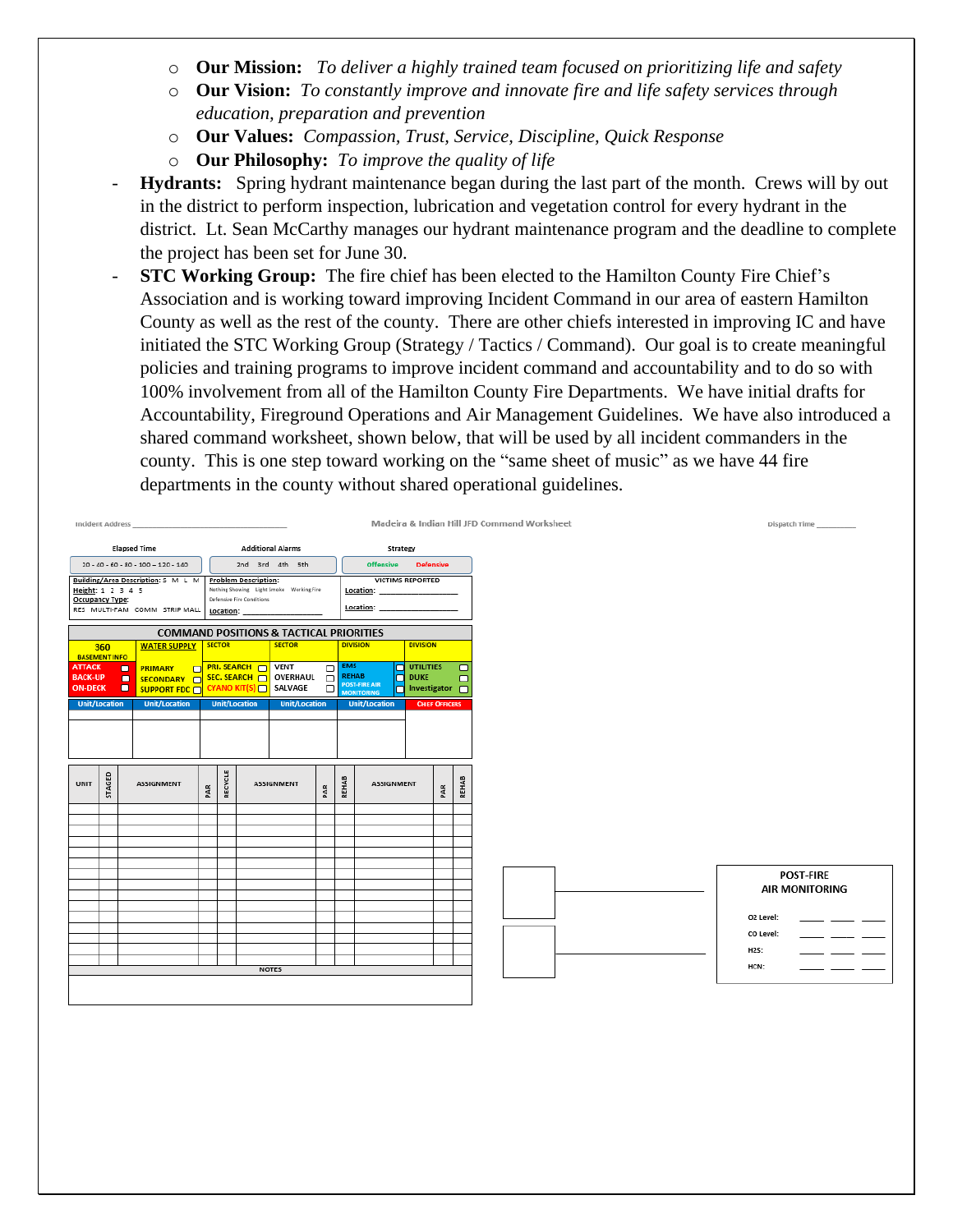| <b>April 2022 Fire Incidents</b>                   |                 |                |                    |                |  |  |  |
|----------------------------------------------------|-----------------|----------------|--------------------|----------------|--|--|--|
| Count of Incident Type                             | <b>District</b> |                |                    |                |  |  |  |
| Incident Type                                      | Indian<br>Hill  | Madeira        | Out Of<br>District | Grand<br>Total |  |  |  |
| Alarm system activation, no fire - unintentional   | $\overline{c}$  | 1              |                    | 3              |  |  |  |
| Arcing, shorted electrical equipment               | $\overline{2}$  | 1              |                    | 3              |  |  |  |
| Brush or brush-and-grass mixture fire              |                 | 1              |                    | 1              |  |  |  |
| Building fire                                      |                 | 1              | 5                  | 6              |  |  |  |
| Carbon monoxide detector activation, no CO         |                 | 1              |                    | 1              |  |  |  |
| Carbon monoxide incident                           | 1               |                |                    | 1              |  |  |  |
| Central station, malicious false alarm             |                 | 1              |                    | 1              |  |  |  |
| CO detector activation due to malfunction          |                 | 1              |                    | 1              |  |  |  |
| Construction or demolition landfill fire           |                 | 1              |                    | 1              |  |  |  |
| Cooking fire, confined to container                |                 |                | 3                  | 3              |  |  |  |
| Excessive heat, scorch burns with no ignition      | 1               |                |                    | 1              |  |  |  |
| Fire - Canceled en Route                           | 1               |                |                    | 1              |  |  |  |
| Fuel burner/boiler malfunction, fire confined      |                 |                | 1                  | 1              |  |  |  |
| Gas leak (natural gas or LPG)                      | 2               | 4              |                    | 6              |  |  |  |
| Motor vehicle accident with no injuries.           | 2               |                |                    | 2              |  |  |  |
| No incident found on arrival at dispatch address   | 1               |                |                    | 1              |  |  |  |
| Outside equipment fire                             | 1               |                |                    | 1              |  |  |  |
| Public service                                     |                 | 1              |                    | 1              |  |  |  |
| Removal of victim(s) from stalled elevator         |                 | 1              |                    | 1              |  |  |  |
| Smoke detector activation due to malfunction       |                 | $\mathfrak{D}$ |                    | $\mathfrak{D}$ |  |  |  |
| Smoke detector activation, no fire - unintentional | 6               |                |                    | 6              |  |  |  |
| <b>Grand Total</b>                                 | 19              | 16             | 9                  | 44             |  |  |  |